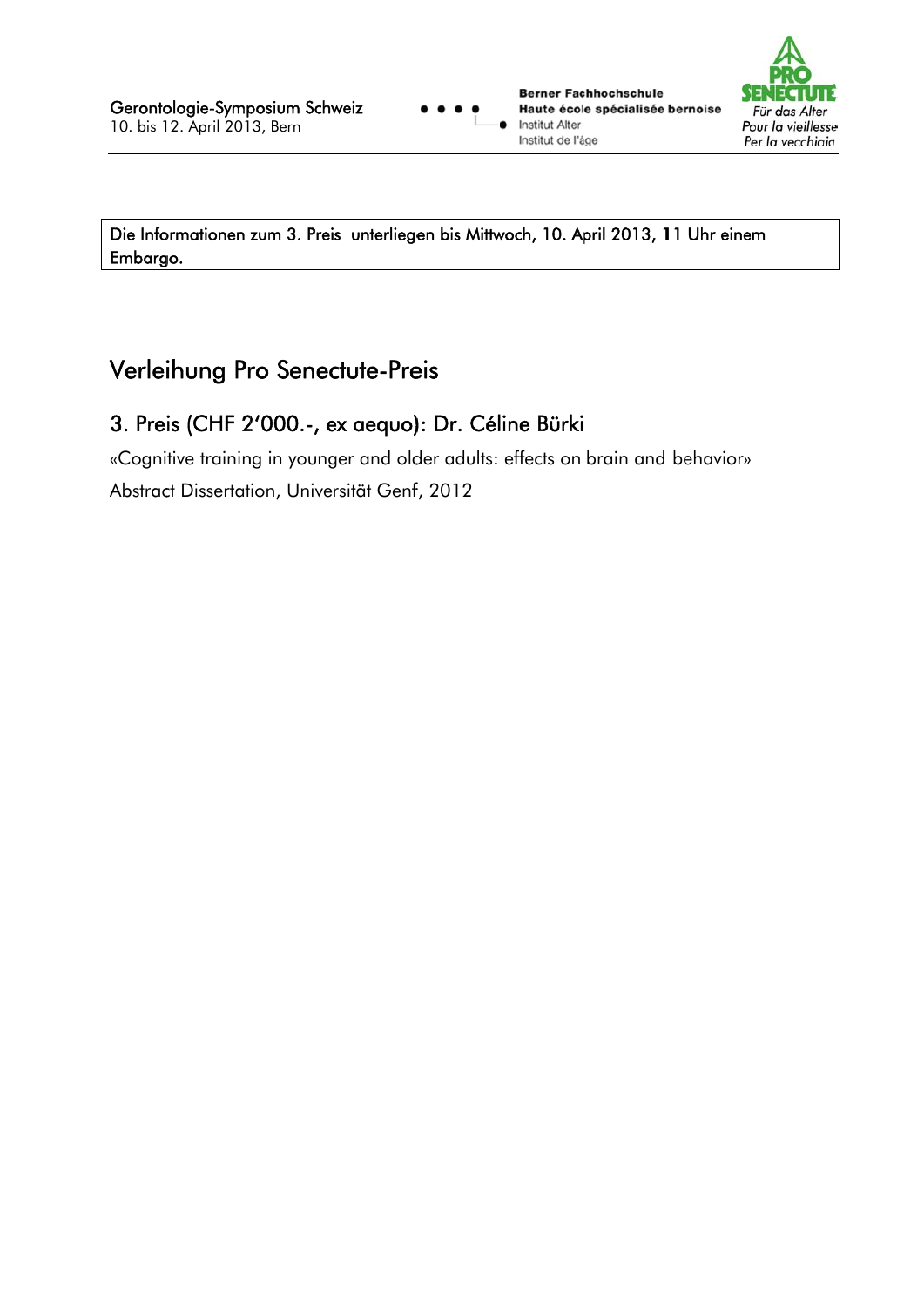## **ABSTRACT**

Cognitive functions tend to decline with advancing age, even though this does not apply to all functions to the same degree or at the same time. With the present work, we aimed at providing an important cornerstone for the deeper understanding of cognitive aging and the development of means to foster autonomy in older age. We investigated the behavioral and cerebral mechanisms underlying a cognitive training intervention.

The purpose of the present work was first to better understand the behavioral plastic potential in younger and older adults by implementing a working memory (WM) training program. Second, we intended to aliment the current discussion about transfer effects to untrained tasks, whose existence, degree and extent are not clear at present. Third, we aimed at gaining insights into the underlying cerebral plastic mechanisms of training effects and, to our knowledge for the first time, of transfer effects. To this end, we recorded electroencephalogram (EEG) measures at pre-test and post-test on the trained and a near transfer task. By this means, we were finally able to contribute to the debate about the functional meaning of the cerebral changes during cognitive aging, i.e., the frontal overactivation, which naturally occurs in older age and which is still not fully understood. We further aimed at improving several methodological issues that are not systematically respected in training studies to date and do therefore not allow to fully understand the effects of training. First, a crucial ingredient was the inclusion of a younger group which served as an optimal reference group for older adults. Second, in order to provide a control for retest and placebo effects occurring within a training intervention, we included both a no-contact as well as a placebo training group.

We expected to find plastic changes in both age groups during the training, but more pronounced in younger as compared to older adults. We hypothesized similarly to find effects of training in the untrained near transfer tasks measuring WM capacity. Furthermore, we examined whether WM training generates transfer in a fluid intelligence measure, a hypothesis which has gained mixed support. These effects were expected to be found in both WM training groups, but more pronounced in younger as in older adults. On the cerebral level, we hypothesized changes in components of event-related potentials (ERP) which are related to decision-making and attentional resource allocation processes, the N2 and the P3 component. We expected them to decrease in amplitude due to training since we hypothesized that less attentional resources are needed after training to respond to the trained task and the untrained near transfer task. Additionally, we predicted to find less frontally oriented voltage

V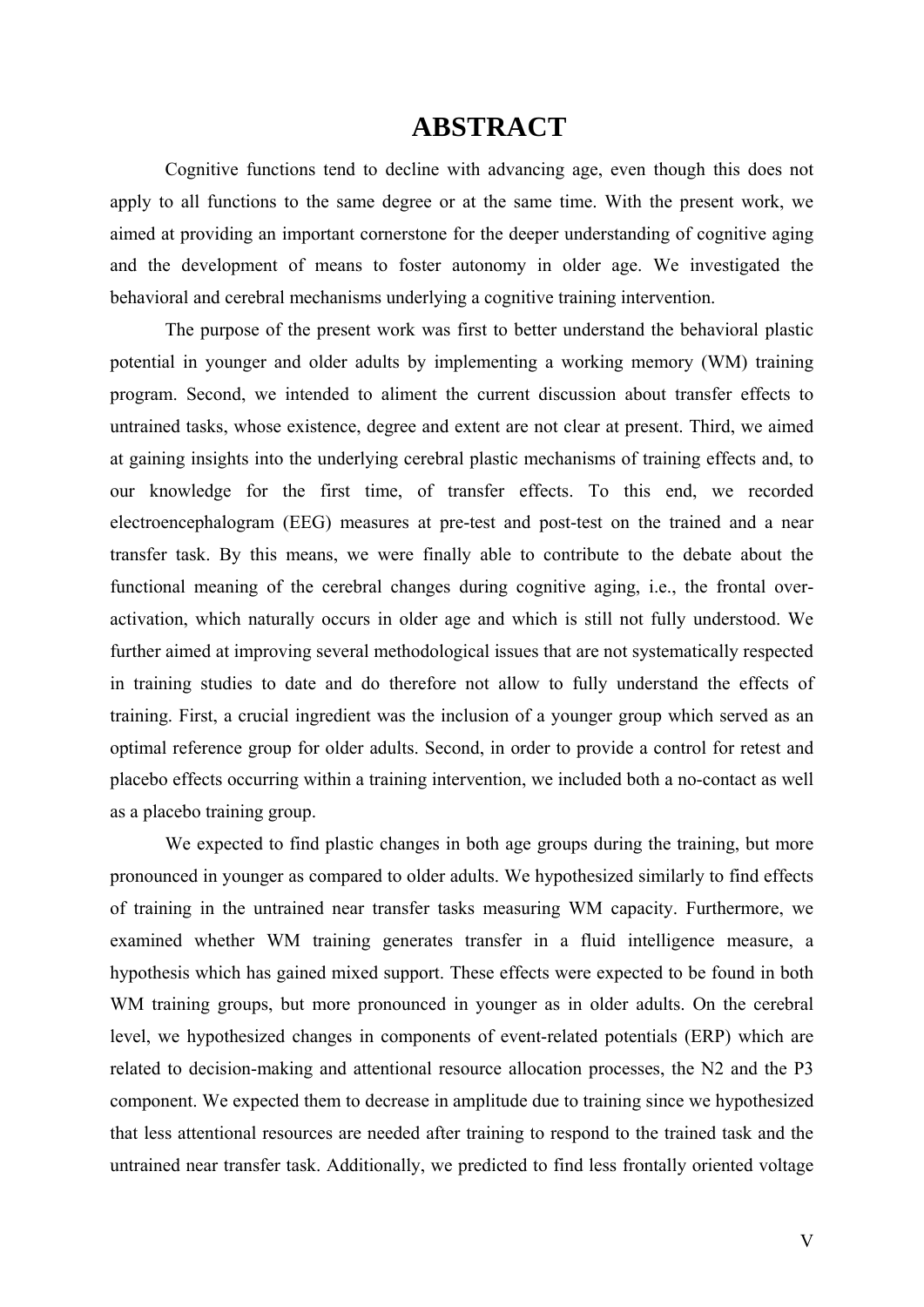maps for the N2 and the P3 components. Amplitude in N2 and P3 is usually decreased and less frontally oriented in cognitively lower demanding tasks as compared to higher load tasks.

We implemented a WM training using a verbal *N*-back training procedure during 10 daily sessions of 30 minutes of training in the laboratory. Before and after training, we conducted a large battery of tests in order to evaluate the changes from pre-test to post-test. The battery of cognitive tests included measures of WM, inhibition, processing speed and fluid intelligence. In order to disentangle the training effects from placebo effects, we included an implicit task training in a similar procedure with a duration of 10 sessions about 30 minutes of training per day. Furthermore, we included a no-contact control group, which did not complete a training intervention between the assessment of the cognitive test battery at pre-test and post-test. EEG measures were recorded at pre-test and post-test during the trained verbal task and during a spatial near transfer task.

Results at the behavioral level revealed that the performance of both age groups improved over the 10 WM training sessions. Younger adults exhibited a generally higher training level than older adults and improved faster during training by reaching the asymptote later than older adults. This resulted in a magnified age difference at the end of the training. Further analyses showed that fluid intelligence performance explained individual differences in initial training performance independent of age group. Age group, in turn, accounted for individual differences in the growth curve beyond individual differences in fluid intelligence. As regards training effects, a clear effect of training in the younger and older WM training group was observed for the trained verbal 2-back task as compared to both control groups. The WM load cost, i.e., the difference between the low load 0-back condition and the higher load 2-back condition, also decreased significantly for both WM training groups. Moreover, a near transfer effect was found in the spatial *N*-back task, which was present for the 2-back task as well as for the WM load costs. Similar to the verbal task, the effects were comparable for both age groups. In terms of far transfer effects, there was an effect in the Stroop task, which was also present in the placebo control group. No further transfer effects were found for other WM measures, the fluid intelligence measure or for the processing speed tasks.

The ERP analyses for the verbal 2-back task revealed that both age groups as compared to the control groups showed an activation increase for the N2 and, as expected, an activation decrease for the P3 component. This was reflected by a change from a frontal positivity towards a central negativity and a posterior positivity. Overall, the activation became less distributed over the scalp, tending towards a more selective recruitment in central and posterior regions. These changes were found to describe a reorganization pattern. We